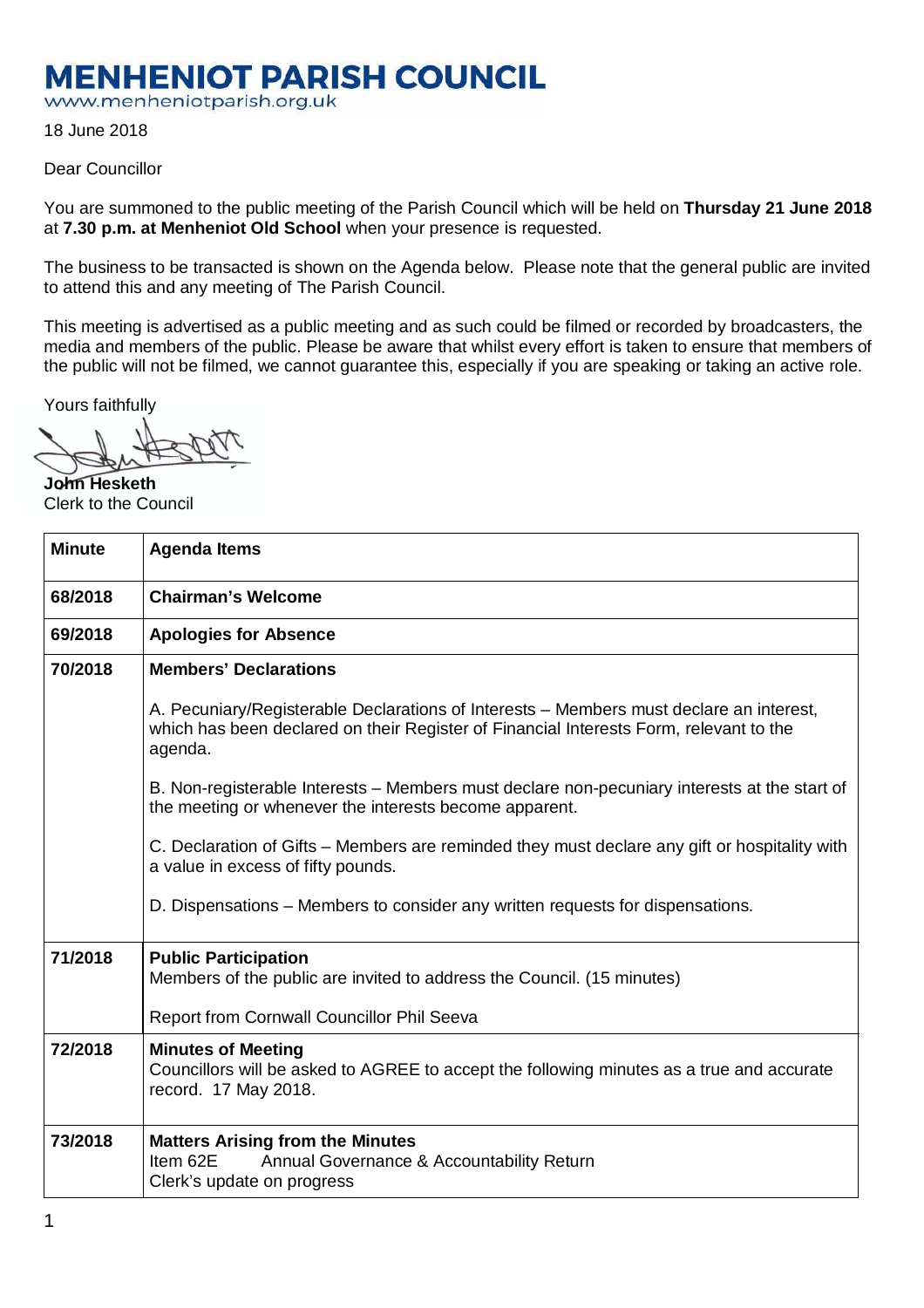|         | 63 A<br>Skate Park: see Agenda Item 76/2018 below                                                                                                                                                                                                                                                                                                                                     |  |  |  |  |  |
|---------|---------------------------------------------------------------------------------------------------------------------------------------------------------------------------------------------------------------------------------------------------------------------------------------------------------------------------------------------------------------------------------------|--|--|--|--|--|
| 74/2018 | Election of council officers: lead councillor for the Community Emergency Plan<br>55<br><b>Local Council Awards Scheme</b><br>Paul O'Brien, Chair of the Cornwall Association of Local Councils, will present the parish<br>council with its LCAS Foundation Level award.                                                                                                             |  |  |  |  |  |
| 75/2018 | Correspondence<br>Non Domestic Rate for Sports Ground<br>A                                                                                                                                                                                                                                                                                                                            |  |  |  |  |  |
|         | Letter from Sheryll Murray MP with details of consultation on Clean Air Strategy<br>В<br>$\mathsf{C}$<br>Invitation to attend Cruse Bereavement Care AGM 13 July 2018                                                                                                                                                                                                                 |  |  |  |  |  |
| 76/2018 | <b>Application from Menheniot Skate Park Group</b><br>Councillors be asked to agree permission for the erection of a skate park on the<br>A<br>council's playing field<br>Councillors be asked to consider a Community Grant application on behalf of the<br>В<br><b>MSPG</b>                                                                                                         |  |  |  |  |  |
| 77/2018 | <b>Planning Matters</b><br>To agree the parish council's response to Cornwall Council consultations on new<br>A<br>planning applications received before the agenda was finalised:                                                                                                                                                                                                    |  |  |  |  |  |
|         | Reference: PA18/03610<br>Proposal: Convert the pig barn into a granny annexe<br>Location: Trenant Barn, Menheniot PL14 3RF                                                                                                                                                                                                                                                            |  |  |  |  |  |
|         | Reference: PA18/05055<br>Proposal: Use of former agricultural buildings as three residential dwellinghouses (the<br>buildings are currently restricted to use as holiday units and a residential<br>dwelling for occupation of a manager of the holiday accommodation business by conditions<br>imposed on permission no. 09/01889/FUL)<br>Location: Trenant Barn, Menheniot PL14 3RF |  |  |  |  |  |
|         | Any applications received by Cornwall Council by the time of the meeting. Information<br>В<br>only. None received.                                                                                                                                                                                                                                                                    |  |  |  |  |  |
|         | С<br>Planning applications approved by Cornwall Council. None approved.                                                                                                                                                                                                                                                                                                               |  |  |  |  |  |
|         | Planning applications refused by Cornwall Council or withdrawn by the applicant.<br>D<br>Information only. None.                                                                                                                                                                                                                                                                      |  |  |  |  |  |
|         | E<br><b>Planning Appeals: None</b>                                                                                                                                                                                                                                                                                                                                                    |  |  |  |  |  |
|         | F<br><b>Planning Committee decisions:</b><br>Reference: PA18/03238<br>Proposal: Eerection of new building for use as a coffee shop<br>Location: Land at Bubble Retail Park                                                                                                                                                                                                            |  |  |  |  |  |
| 78/2018 | <b>Financial Matters</b><br>Accounts for Payment - Schedule 2018/19 - Members are to consider the payment<br>A<br>schedule and agree payment.                                                                                                                                                                                                                                         |  |  |  |  |  |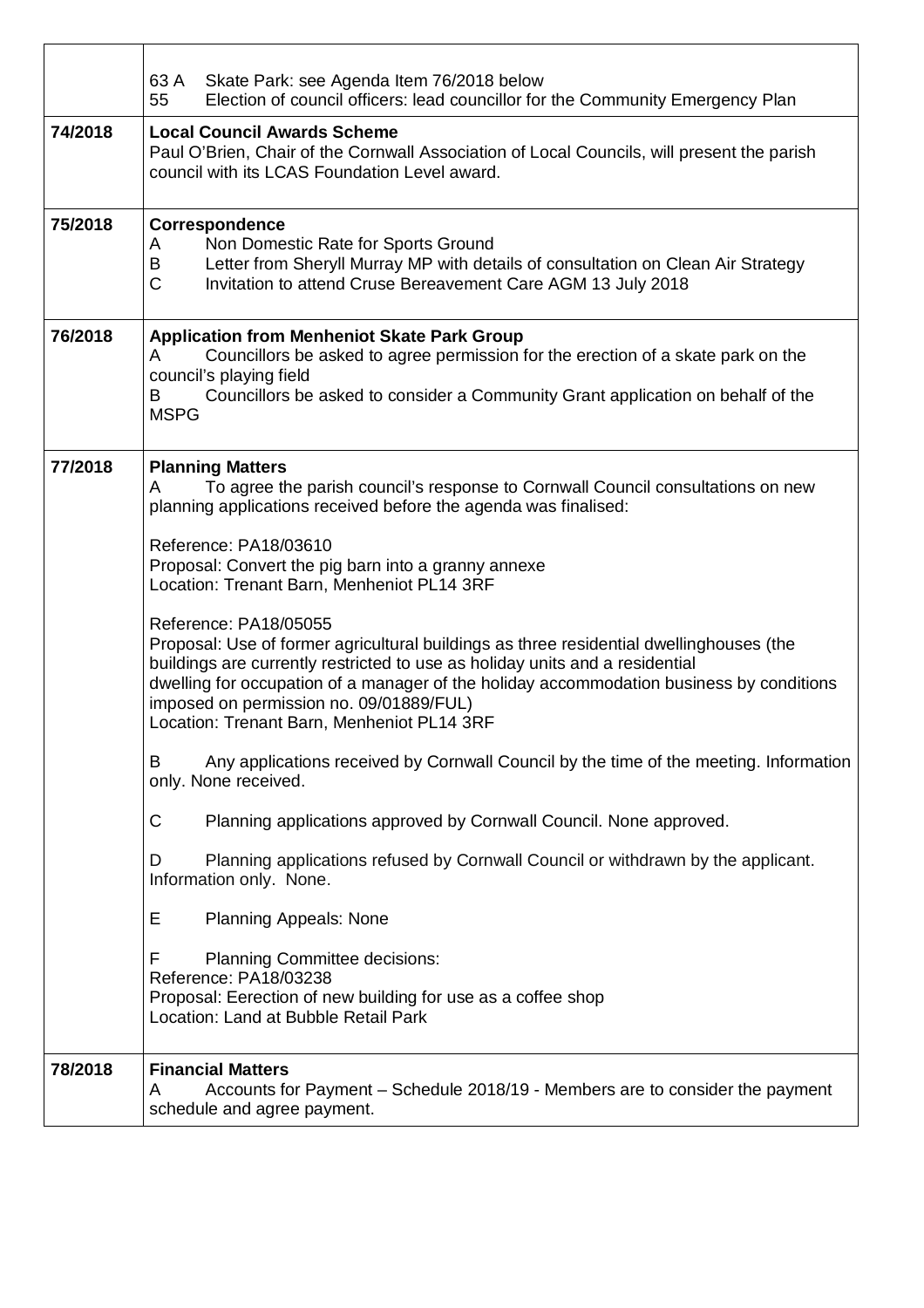|         | Payments Schedule                                                                                                                                                     |                                                    | <b>June 2018</b>            | Period | 3 |          |  |  |
|---------|-----------------------------------------------------------------------------------------------------------------------------------------------------------------------|----------------------------------------------------|-----------------------------|--------|---|----------|--|--|
|         | Date                                                                                                                                                                  | Payee                                              | <b>Description</b>          | CQ     |   | £        |  |  |
|         | 21/05/2018                                                                                                                                                            | <b>Keith Goldsmith</b>                             | <b>Small Grant</b>          | 1794   | £ | 118.32   |  |  |
|         | 21/06/2018                                                                                                                                                            | <b>Jerry Tucker</b>                                | Safety mat                  | 1795   | £ | 6.99     |  |  |
|         | 21/06/2018                                                                                                                                                            | PC Kemow                                           | IT support                  | 1796   | £ | 45.00    |  |  |
|         | 21/06/2018                                                                                                                                                            | Rob Craig                                          | Ground maintenance          | 1797   | £ | 875.00   |  |  |
|         | 22/06/2018                                                                                                                                                            | <b>HMRC</b>                                        | <b>PAYE</b>                 | 1798   | £ | 138.20   |  |  |
|         | 28/06/2018                                                                                                                                                            | John Hesketh                                       | Salary                      | 1799   | £ | 423.80   |  |  |
|         | 21/06/2018                                                                                                                                                            | John Hesketh                                       | <b>Expenses</b>             | 1800   | £ | 36.98    |  |  |
|         | 21/06/2018                                                                                                                                                            | Lantoorn Quarry                                    | WW1 project                 | 1801   | £ | 436.32   |  |  |
|         | All cheque payments today                                                                                                                                             |                                                    |                             |        | £ | 2,080.61 |  |  |
|         | Direct Bank Payment & Receipts. For information.<br>B                                                                                                                 |                                                    |                             |        |   |          |  |  |
|         |                                                                                                                                                                       | <b>Bank Payments Schedule including Debit Card</b> |                             |        |   |          |  |  |
|         | <b>Date</b>                                                                                                                                                           | Payee                                              | <b>Description</b>          | Pay    |   | £        |  |  |
|         | 10/05/2018                                                                                                                                                            | <b>Liskeard Stationery</b>                         | <b>PPSA</b>                 | DC     |   | 3.72     |  |  |
|         |                                                                                                                                                                       |                                                    |                             |        |   |          |  |  |
|         |                                                                                                                                                                       |                                                    |                             |        |   |          |  |  |
|         |                                                                                                                                                                       |                                                    |                             |        |   |          |  |  |
|         | All bank payments this period                                                                                                                                         |                                                    |                             |        | £ | 3.72     |  |  |
|         |                                                                                                                                                                       |                                                    |                             |        |   |          |  |  |
|         | <b>Bank Receipts Schedule</b>                                                                                                                                         |                                                    |                             |        |   |          |  |  |
|         | <b>Date</b>                                                                                                                                                           | Payer                                              | <b>Description</b>          |        |   | £        |  |  |
|         | 14/05/2018                                                                                                                                                            | Resident                                           | <b>Allotment Rent</b>       |        | £ | 12.00    |  |  |
|         | 17/05/2018                                                                                                                                                            | <b>Cornwall Council</b>                            | <b>Emergency Plan Grant</b> |        | £ | 100.00   |  |  |
|         | 09/05/2018                                                                                                                                                            | Lloyds Bank                                        | Interest                    |        | £ | 3.54     |  |  |
|         |                                                                                                                                                                       |                                                    |                             |        | £ | 115.54   |  |  |
|         | All bank receipts this period                                                                                                                                         |                                                    |                             |        |   |          |  |  |
|         | C                                                                                                                                                                     |                                                    |                             |        |   |          |  |  |
|         | Bank Reconciliation - previously published.<br>A councillor will be invited to review bank payments from the previous month.                                          |                                                    |                             |        |   |          |  |  |
|         | D                                                                                                                                                                     |                                                    |                             |        |   |          |  |  |
| 79/2018 | <b>Councillors' Reports</b>                                                                                                                                           |                                                    |                             |        |   |          |  |  |
|         | <b>Cllr Demelza Medlen</b><br>A                                                                                                                                       |                                                    |                             |        |   |          |  |  |
|         |                                                                                                                                                                       | Skateboard park progress.                          |                             |        |   |          |  |  |
|         |                                                                                                                                                                       |                                                    |                             |        |   |          |  |  |
| 80/2018 |                                                                                                                                                                       |                                                    |                             |        |   |          |  |  |
|         | <b>Chair's Agenda Items</b><br>Neighbourhood Development Plan. Progress report.<br>A                                                                                  |                                                    |                             |        |   |          |  |  |
|         |                                                                                                                                                                       |                                                    |                             |        |   |          |  |  |
|         | B<br>Update on progress to the Menheniot Traffic Plan<br>C<br>War memorial and WW1 events                                                                             |                                                    |                             |        |   |          |  |  |
|         |                                                                                                                                                                       |                                                    |                             |        |   |          |  |  |
|         | C<br><b>Tree Warden</b>                                                                                                                                               |                                                    |                             |        |   |          |  |  |
|         | Chair will ask for a councillor to volunteer as parish Tree Warden (document published)                                                                               |                                                    |                             |        |   |          |  |  |
|         |                                                                                                                                                                       |                                                    |                             |        |   |          |  |  |
| 81/2018 | <b>Clerk's Administration</b>                                                                                                                                         |                                                    |                             |        |   |          |  |  |
|         | The General Data Protection Regulations<br>A                                                                                                                          |                                                    |                             |        |   |          |  |  |
|         | Clerk will present a verbal update and present a report (previously published)                                                                                        |                                                    |                             |        |   |          |  |  |
|         |                                                                                                                                                                       |                                                    |                             |        |   |          |  |  |
|         | The work of Cornwall Council Standards Committee<br>B<br>Clerk will give a verbal update on the work of the Standards Committee and summarise their<br>annual report. |                                                    |                             |        |   |          |  |  |